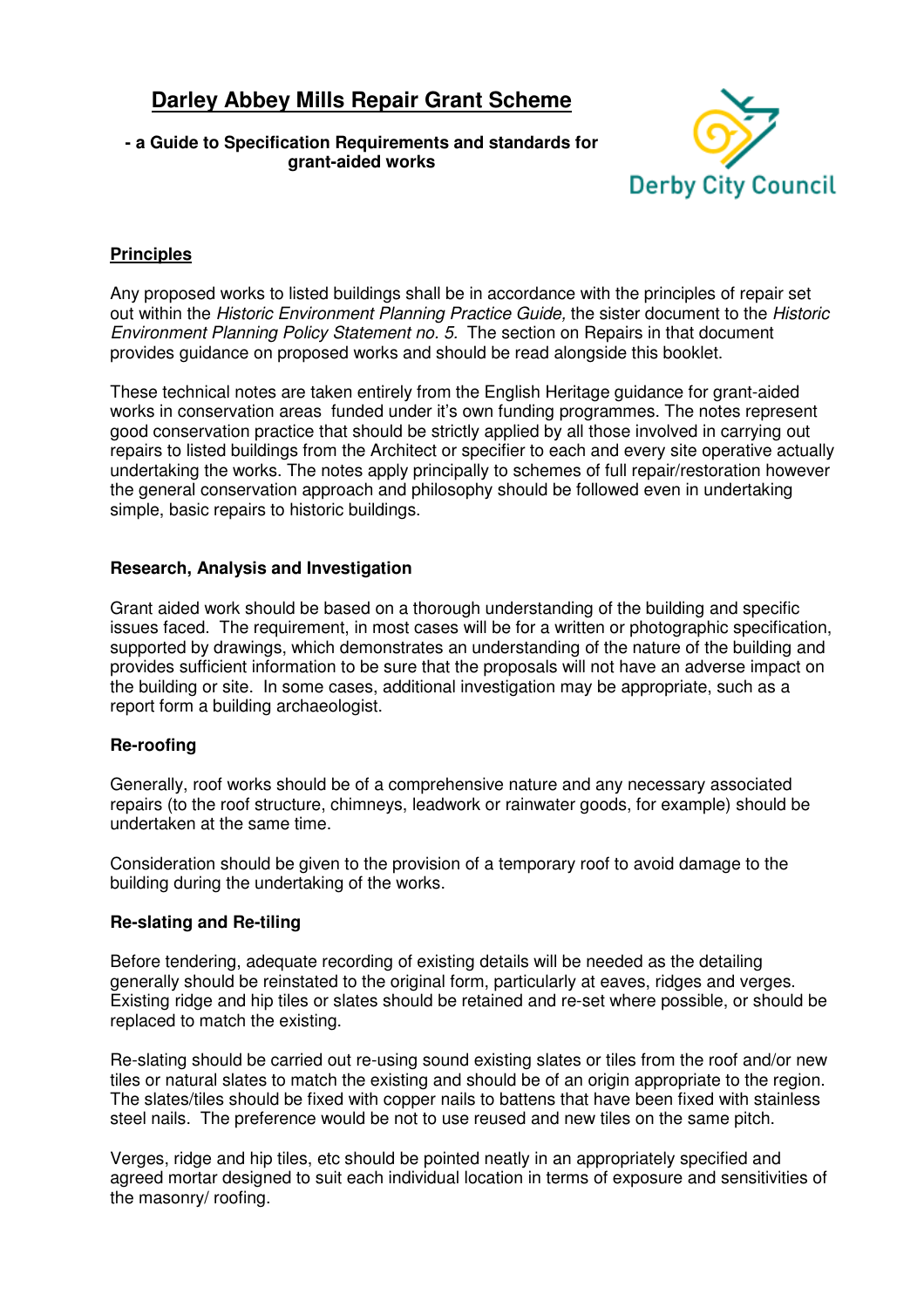Generally, new lead flashings should be provided at all abutments and chimneys and leadwork generally should be checked and renewed or repaired as necessary (n.b. cement fillets alone are not acceptable, but mortar fillets are, where they are the local tradition)**.** Where additional ventilation is provided, this must be by an agreed method, which minimises impact on the character of the roofing.

#### **Stone Slating**

(Reference should be made to the English Heritage Technical Advice Note Stone Slate Roofing).

Stone slates are a valuable and diminishing resource, and loss on stripping a roof is inevitable. Complete re-covering of a stone slated roof, therefore, should not be undertaken unnecessarily. Where unavoidable, stone slated roofs should be re-covered in matching good quality stone slates, re-using the existing slates as far as possible. If replacement slates are required, these should be new (where quarries exist and appropriate new slates can be obtained). English Heritage may be able to advise on the location of stone slate producers. Sound second-hand natural stone slates to match the existing in size, colour and texture as closely as possible may be appropriate but only if new materials are not available and if provenance is known. The slates should be re-laid double lap in graduated (diminishing) courses and fixed with oak pegs, or non-ferrous nails. Detailing should be reinstated to the original form, particularly to valleys, dormers, eaves and verges. The local technique and traditions should be adhered to.

New artificial or reconstructed "stone" slates of any type are not acceptable.

(Notes for pointing, leadwork and ventilation as for section on re-slating/ re-tiling).

#### **Re-thatching**

(Reference should be made to English Heritage Technical Advice Note Thatch and Thatching).

Roofs should not be stripped completely unless they are thatched in water reed. Existing thatched roofs should be stripped back to a sound base, leaving historic base-coats in situ. Rethatching should be carried out in materials and styles that are traditional to that area. New thatching should be to a minimum depth of 300mm (12") with particular attention given to the traditional form of detailing at verges, eaves and ridges. Ridges and dormers should be finished as simply as possible and not worked into unnecessarily elaborate shapes.

#### **Leadwork**

(Reference should be made to English Heritage Advisory Guidance Note Lead Roofs on Historic Buildings).

All flashings, soakers, cappings, valley and gutter linings and other weatherings should be in lead, as a minimum, to the weights and details recommended by the Lead Sheet Association, as described in the Lead Sheet Manual plus the latest addendum's. Unless otherwise agreed, flat roof coverings, including to internal wells and dormer windows, should match the existing or otherwise be in lead. Ventilation may not always be beneficial. Appropriate consideration should be given to the soundness of any old lead or where conditions are likely to change e.g. where insulation or a new heating system has been installed.

The replacement roof construction in total should be considered, in case of condensation risk and possible underside corrosion. This risk can be reduced by not roofing in damp conditions and avoiding damp materials. Ideally, re-roofing should take place between April and July (avoiding the autumn).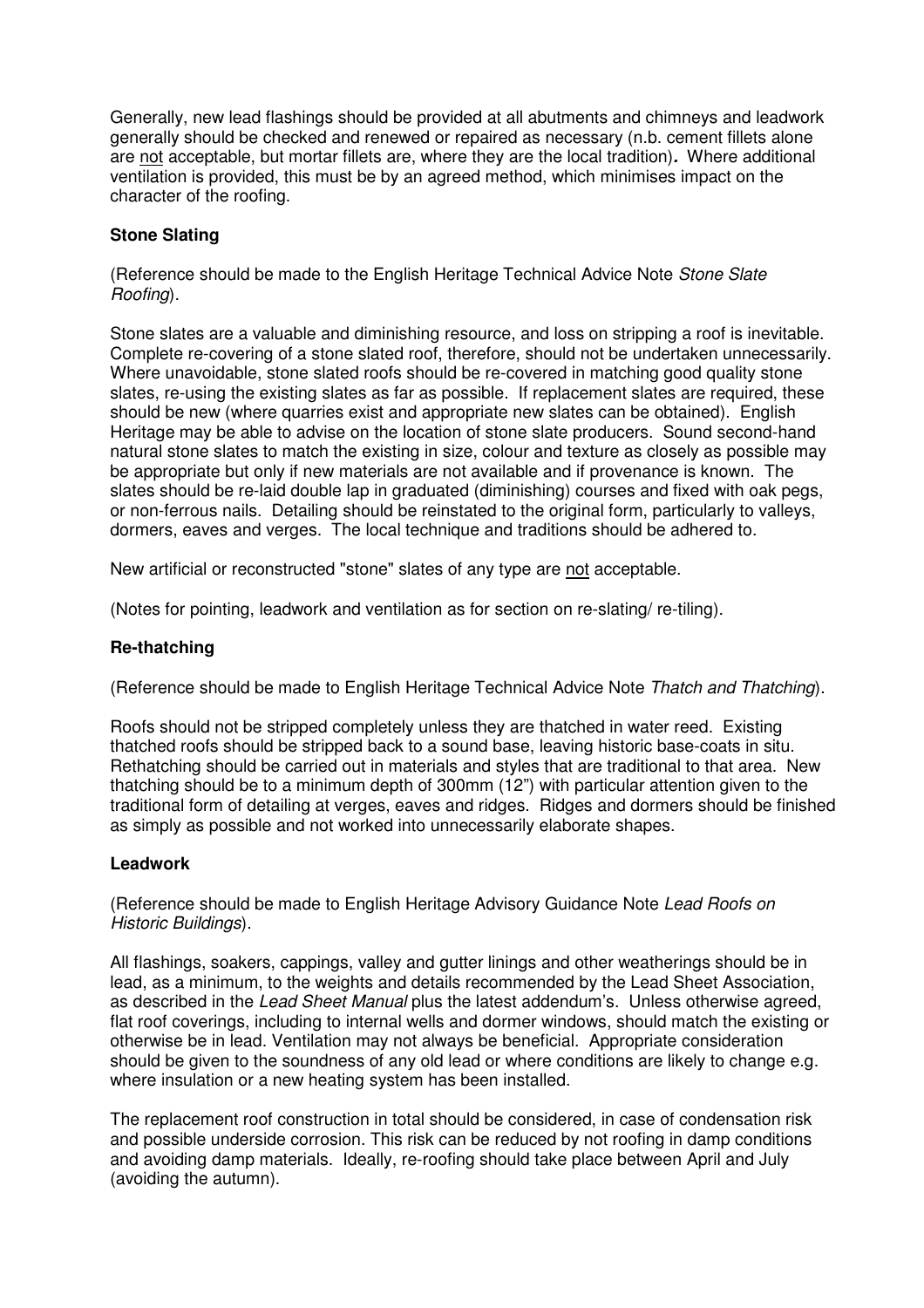#### **Rainwater Goods**

Ineffective rainwater collection and disposal is a major source of building deterioration. Where rainwater goods are undersized, liable to blockage, badly maintained and inefficient, they pose a risk to historic buildings**.**

Generally, any new or replacement rainwater goods required should be in cast iron, to the original pattern. Cast aluminium gutters may be acceptable in cases where the original section is no longer obtainable in cast iron. Gutters and rainwater goods originally of a different material, such as lead, stone or timber, should be replaced accordingly, unless otherwise agreed. Appropriately designed new overshoots and weirs, detailed to discharge water clear of hoppers and catch-pits should these become blocked, can also be grant-eligible.

#### **Structural Timber Repairs**

(Refer to Timber Decay in Buildings, B Ridout, English Heritage/ Historic Scotland 1999).

Repairs to structural timber should be made by splicing or bolting in sound replacement timber of similar scantling and species wherever possible, retaining all existing timber of historic value.

A detailed specification and drawings must be approved for the repair or reinstatement of a timber-framed building or historic roof structure before any work is undertaken, and it is expected that these will be based on a careful and comprehensive survey of the existing structure.

Exposed structural timbers such as oak timber framing should always be repaired in new green oak (e.g. for new elements) or kiln-dried oak (e.g. for face patching and similar small repairs). Second-hand material should not be used. Surface treatments such as stains should not be applied to exposed new oak frame repairs. Specialist advice should be sought concerning any existing timber carrying decoration, carpenters marks etc. that may be of historic importance. Where painted decoration is found it may be necessary to employ a UKIC accredited conservator to advice on significance, condition and repair.

Traditional timber repairs are preferred, and any proposed mechanical repair method to structural timbers should be approved, as should the overall structural proposals. Large sections of timber required for replacement should not be formed by laminating smaller sections. Generally, in situ resin repairs to structural timbers are not acceptable, and it is important to maintain flexibility at joints in order to allow for some movement in the frame. Shakes in structural timbers should not be filled for cosmetic reasons.

Historic softwood, due to its production, generally has a greater resistance to fungal decay than modern softwood and therefore cutting out and replacement with modern "equivalent" should be kept to a minimum.

All infill panels of historic interest (e.g. wattle and daub) should be retained wherever possible: the form and detailing of any new infill panels required should be agreed. If previously covered by lime render, repaired timber framing generally should be re-rendered with lime based materials and not exposed.

#### **Stonework Repairs**

Repairs to stonework should be carried out in natural stone to match the existing in both colour and texture, obtained where possible from the same quarry and beds as the original, and a detailed specification for this must be agreed before work starts**.**

As much historic fabric as possible should be retained. A knowledgeable professional adviser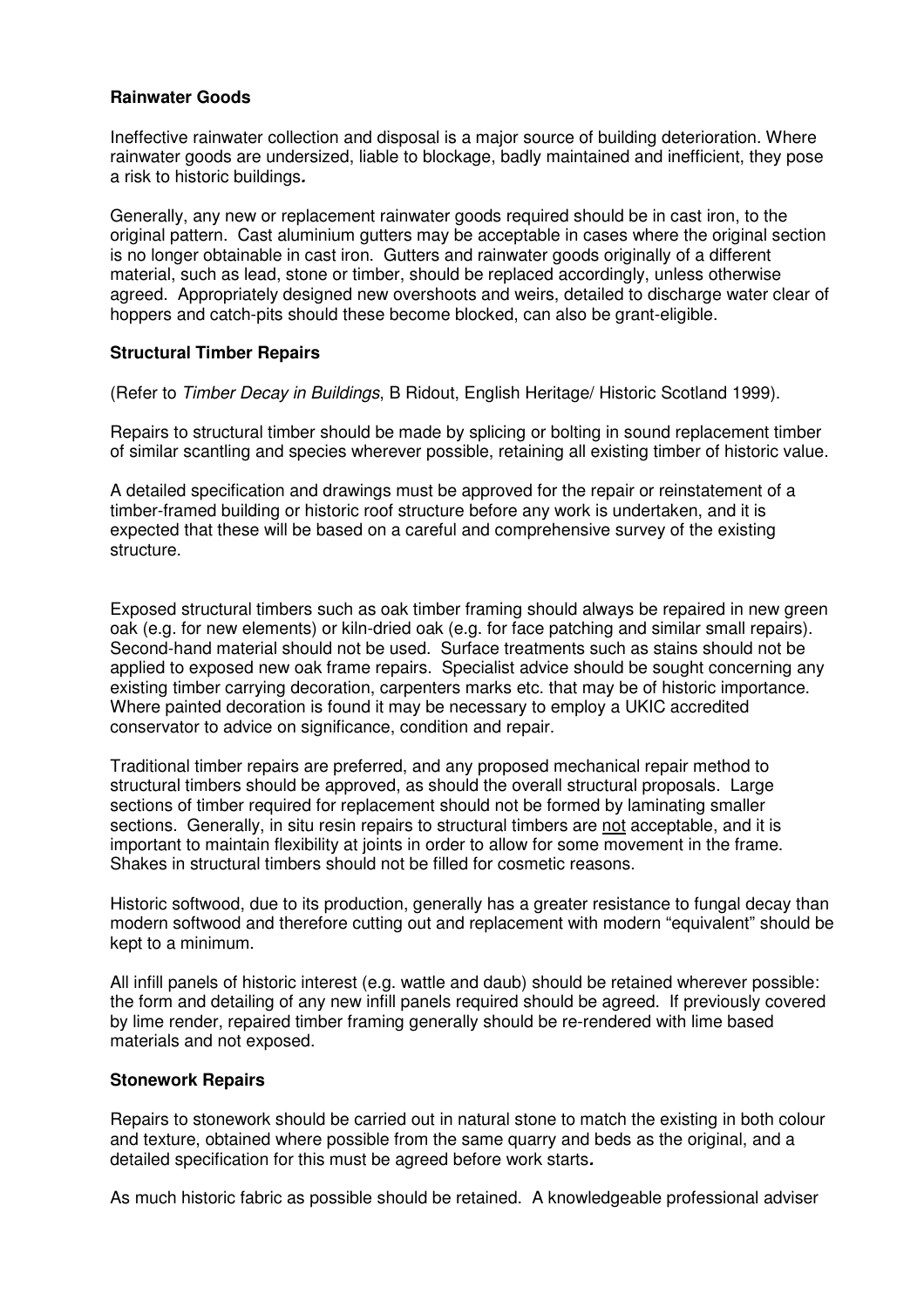should be able to prepare a specification utilising the full range of repairs to stonework; ranging from adequately detailed and specified mortar repairs to stone replacement. Both the professional adviser and contractor need to have adequate skills and knowledge of traditional materials and quality conservation repair.

Generally, stone that has lost its structural quality or is too badly decayed should be carefully cut out and matching replacement stone pieced in. Replacement stone should be cut to the full dimensions of the existing blocks, unless otherwise agreed and face patches should never be less than 100mm deep. Samples of any new stone to be used should be approved: the face of new stone should be tooled to match the original unweathered finish, and all saw marks should be removed.

Stone should always be laid on its natural bed, unless otherwise specified and new stonework should be laid to match the existing wall (e.g. as ashlar work, or coursed squared rubble). All replacement stone details should be cut accurately to the original pattern and profile; this is particularly important for cornices, mullions, hood moulds and other architectural features. Where the existing stone is badly eroded, replacement details should be agreed before work starts. Dressing off should be limited to the removal of dangerous or loose material, and should be carried out with a bristle brush: chisels, particularly claw chisels, should never be used.

Areas of unsound stonework should be carefully rebuilt as agreed, re-using as much of the existing stone as possible. Unless otherwise approved, resin-based in situ "plastic" repairs to stonework are not acceptable. The skill-full building up of lost areas with soft tile and lime mortar and lime based finish to match the surrounding masonry, may be acceptable.

#### **Masonry Re-pointing**

(Refer to EH Practical Building Conservation Technical Handbooks Volumes I & II, EH Video Making the Point).

Re-pointing of external masonry should be kept to the absolute minimum necessary and comprehensive re-pointing for cosmetic reasons is not acceptable.

The joints should be carefully raked out manually to a depth of at least two times the width or 18-25mm (3/4"-1"), depending upon the width of the joints, flushed out, then saturated with clean water to limit suction and the new mortar pressed well in. Cutting out of existing mortar with a mechanical disc is not acceptable, and will prejudice grant-aid to other eligible work.

Decayed or damaged bricks should be cut out carefully; using hand tools only and replaced with sound bricks to match the existing in size, type, colour and texture. Where structurally necessary, agreed areas of unsound brickwork should be carefully re-built, re-using the existing bricks where possible.

Stonework or brickwork should be re-pointed or bedded in an appropriate mortar mix (that is, one weaker and more porous than the adjacent masonry and usually in a lime- based mortar). Mortar mixes should be designed to suit each individual building, location and exposure. The material, texture and colour of the "original" construction mortar should be determined and matched.

Proprietary coloured mixes or colouring additives should not be used. Joints should be finished to match any specific "original" feature (e.g. lined-out or tuck pointed mortar joints in brickwork).

In some instances, mortar analysis may be appropriate to determine original binder/ aggregate types, ratios, colours etc and grading of sand. EH can give advice on companies able to undertake such work.

The use of putty lime, rather than hydrated lime, should be encouraged, as should the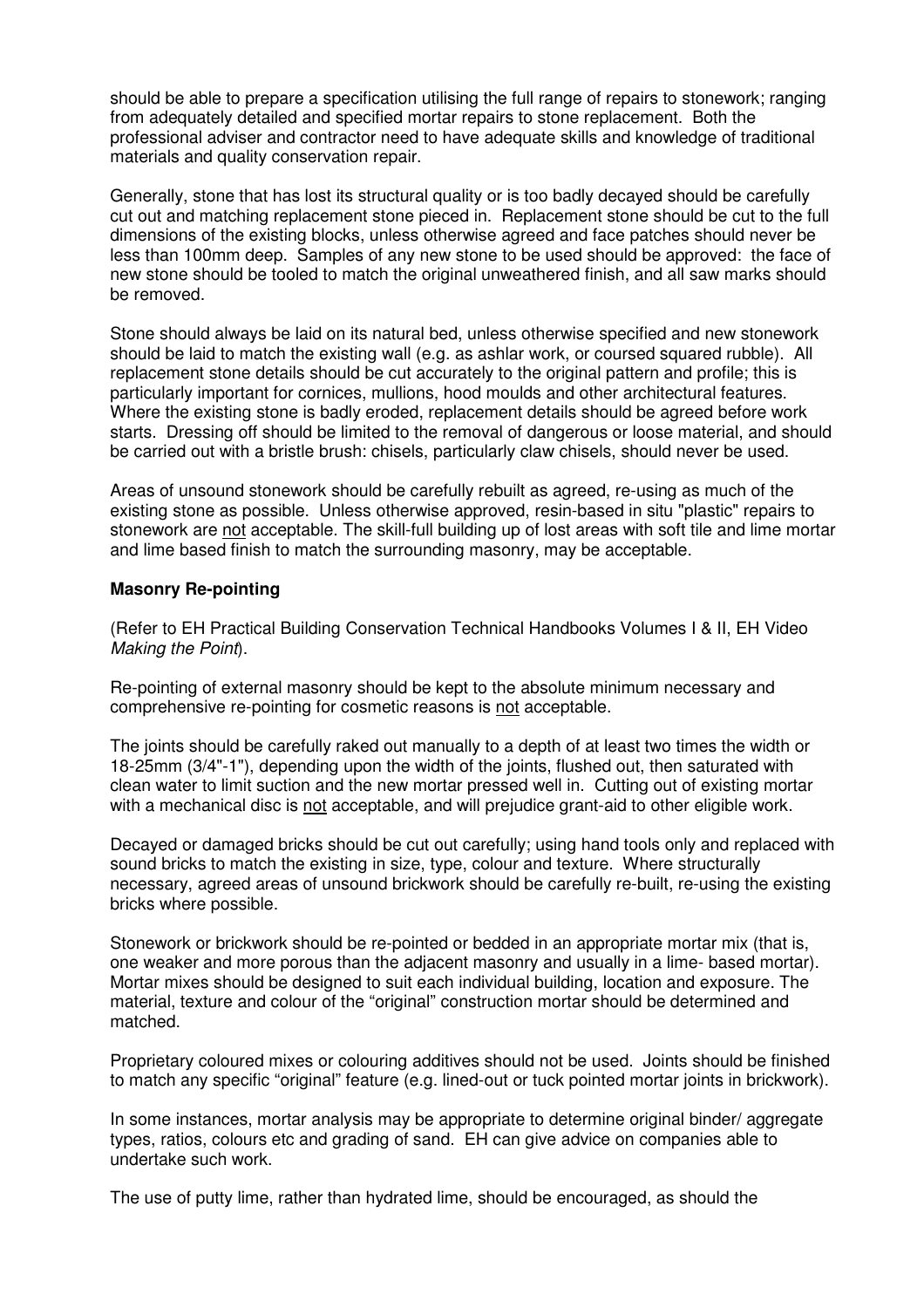preparation of coarse stuff (i.e. mixed sand and lime, kept covered until needed). Samples of mortar mixes, finishing and surface texture should be agreed on site prior to undertaking the work.

In exposed positions, the addition of cement may be appropriate, but no weaker than 1:3:12 (research has also shown that adding less than half a part of cement: lime can adversely affect the frost resistance of the mortar). Mixes stronger than 1:2:9 may be inappropriate on historic masonry.

Alternatively, carefully considered mixes based on hydraulic limes may be appropriate. Care should be taken if "hybrid" mixes of hydraulic and non-hydraulic lime are proposed as the binder in mortar. Research shows that in proportions less than 5-7% of total mix, the addition of non-hydraulic lime putty to hydraulic lime/sand mortar can help the workability - through air entrainment, thorough whisking or use of a screed mixer can have the same effect. In large quantities, however, the addition of lime putty can have a detrimental effect on the performance of the mortar.

The specification for repointing should also take into consideration the time of year/ provision of skilled craftspeople/ aftercare needed and be detailed enough on items such as placing, compaction and protection of mortars to ensure high quality work.

The joints should be filled with new mortar as far back as possible between the stones and finished flush, then brushed back with a bristle brush to expose both the aggregate and the edges of the adjacent stone - compacting the joint and promoting carbonation. Joints should on no account be struck, or finished proud of the masonry face to form "strap" or "ribbon" pointing, or feathered over the edge of eroded blocks. Care should be taken to finish the joints to match the surrounding work and the width of the original joints should not be increased.

Where the existing masonry is generally eroded, the face of the mortar should be kept back to the point at which the joint remains the original width. Repointing should not increase the width of the original joints. Mortar for re-pointing should be coloured by the use of appropriate sand to match the original joints before weathering. Proprietary coloured mixes or colouring additives should not be used.

Samples of mortar colour/ texture and joint finishing and the checking of depth of compaction within the joint, may be appropriate.

#### **External Cleaning**

The inappropriate specification and undertaking of building cleaning may irreversibly damage building fabric and needs to be carefully considered.

Reference should be made to technical advice on this subject and assessment, trials and specification need to be fully considered before any work is undertaken. The time of year/ porosity of the material or presence of ferrous fixings may also make water washing unsuitable.

An independent specialist, if agreed to be appropriate, should carry out any external cleaning of brickwork or stonework, to an approved detailed specification. Where surfaces have historic finishes, a report by a UKIC accredited conservator may be necessary.

Acceptable techniques may include cleaning by the following methods:

Limestone - low pressure, low volume water or soft dry abrasive or alkaline chemical cleaning and rinsing.

Sandstone brick and Terracotta - alkaline chemical degreaser and low concentration hydrofluoric acid cleaner and thorough cleaning.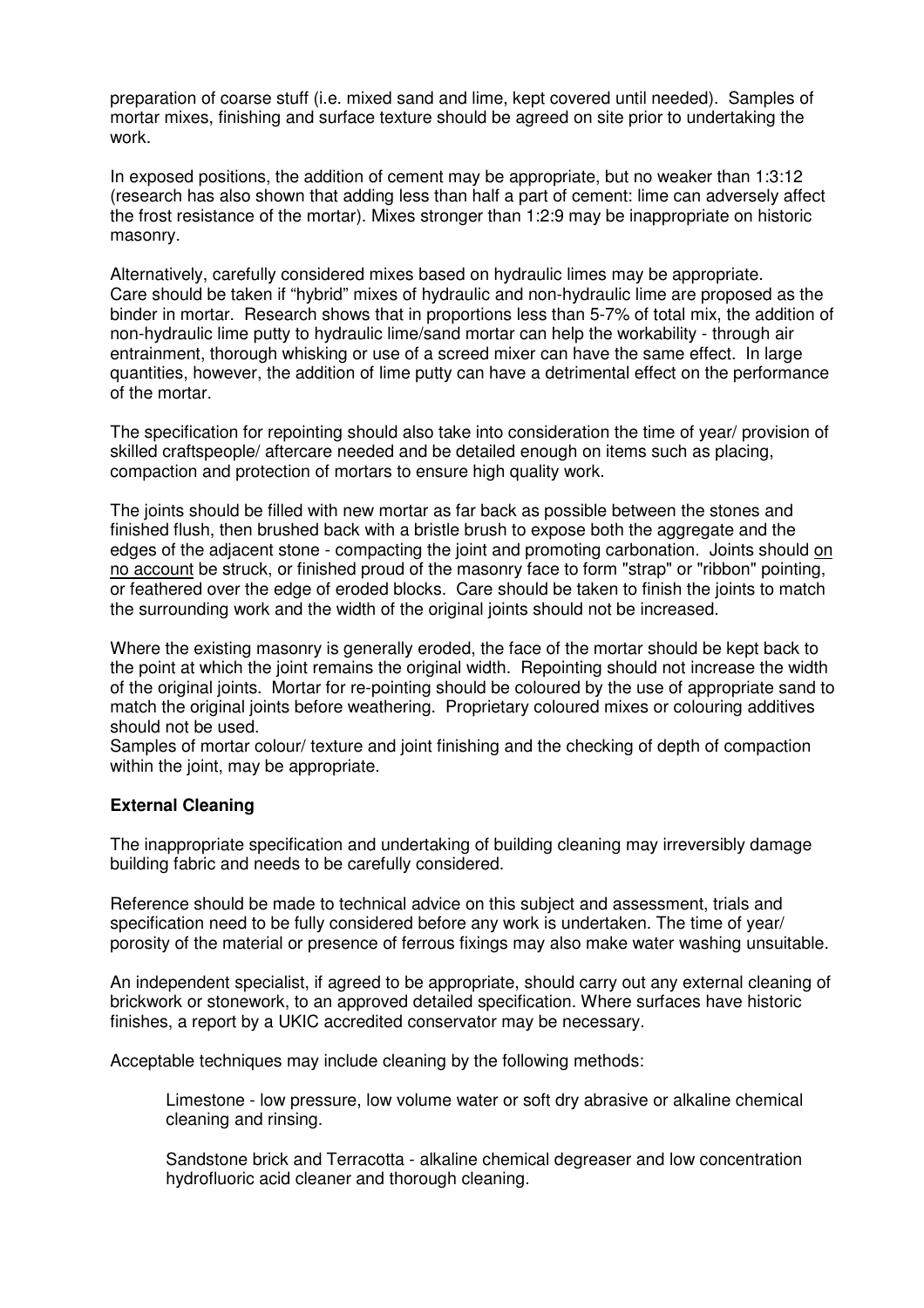(For good practice refer to N. Ashurst: Cleaning Historic Buildings Volumes 1 and 2 and British Standard BS8221-2:2000) For risks associated with cleaning sandstones refer to Historic Scotland Publications Stonecleaning in Scotland Research publications- Research Summary and 3 parts, 1991 Historic Scotland/ Robert Gordon Institute of Technology).

A specialist conservation contractor should always undertake cleaning. No abrasive or highpressure cleaning techniques should be used, particularly unregulated grit or sand blasting. Cleaned surfaces should not be treated with any form of sealant or silicone water repellent.

#### **Rendering**

Re-rendering and render repairs generally should be carried out in a lime mortar mix or an appropriate mix based on an analysis of original material. The mix and character chosen should match the strength of the original rendering or stucco, unless otherwise agreed.

New rendering should generally be applied in three coats, and no metal beads or stops should be used externally; arrises and angles should be formed in the traditional manner. Cracks in existing render should be cut back to the masonry face and the surrounding render undercut to provide a key. Coursing (or blocking) lines should be reinstated in areas of new render, where appropriate.

Samples of new render should be agreed before the commencement of work. The specification, Consideration should be given to the moisture content of the masonry where cement based render has been removed - and possible drying out time needed before re-coating.

Cornices, window surrounds and other mouldings should be re-run *in situ* with a template in the traditional manner, building up in coats to the full original profile and accurately formed: mouldings should be copied from an undamaged existing section cleaned of all paint. It is important for all existing features requiring repair to be recorded by photographs, drawings and templates, if necessary, before work starts.

Subsequent redecoration of rendered areas should with traditional lime wash/silicate paints/alkyd oil paints where appropriate (n.b. mineral paint may bond irreversibly to an historic substrate and may sometimes be inappropriate): otherwise, with a smooth, water-permeable masonry paint system. Textured or impermeable sprayed coatings are not acceptable. The proposed colour scheme for redecoration should be agreed.

#### **Windows, Doors and Other External Joinery**

Existing windows and/or external doors should be retained and repaired wherever possible; it is important to retain and repair surviving early casements and glass. The quality of early twentieth century timber, glass and fittings and those of earlier date should be respected. If replacement is unavoidable, the new windows should be accurate replicas to the original design, in terms of construction, arrangement of panes and detail. Timber sections, especially mouldings, should be to the original **size** and profile; this is of particular importance for glazing bars and meeting rails to horizontal sashes. Double-hung sliding sashes should be without horns (unless the original sashes were to this pattern) and should be hung on cords with weights. Spring balances for sashes are not acceptable. The quality of the timber for repairs should be stated e.g. for high quality softwood repair, the heartwood of a stated timber species and vacuum pressure impregnated may be appropriate.

Existing old, especially crown, glass should always be protected from damage, retained and reused in new windows, as replacement with modern float glass will always adversely affect the appearance. New door and window furniture should be to the original pattern. New and/or repaired external joinery should be painted with an appropriate exterior joinery paint and not stained.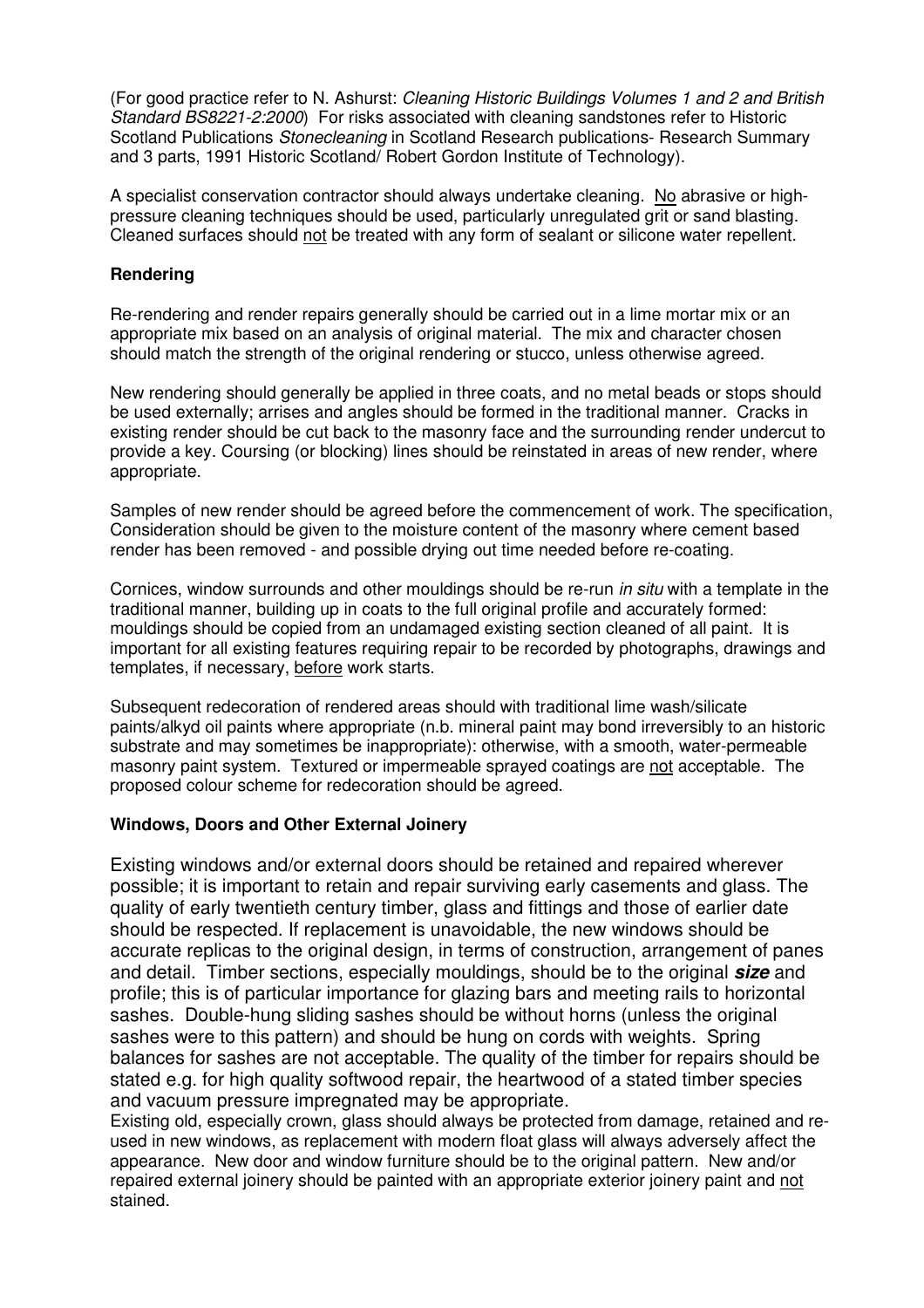#### **Ironwork**

Decorative ironwork, such as balconies, canopies or railings, should be carefully repaired in a technique and the same material i.e. cast or wrought iron and not mild steel. If absolutely necessary, features may be reinstated accurately to the original pattern and detail, in a similar material (unless otherwise agreed). Existing decorative ironwork requiring repair or replacement should be recorded by photographs or drawings before work starts, and the existing paint finish analysed to determine the original colour scheme. Drawings for any new/replacement ironwork will be required for approval.

New or repaired ironwork should be painted with a gloss, or other technically appropriate paint system, to the original colour scheme. Any alternative colour scheme proposed should be agreed.

#### **External Works**

Boundary walls, fences and gates should be repaired to match the existing, or reinstated to the original design. The installation and design of any new such elements must be approved.

External paving should be in appropriate natural materials, such as stone slabs or granite setts, to match the existing in size, depth, coursing pattern and pointing profile where relevant and/or laid in the traditional manner.

A detailed scheme for any external landscaping proposed, including any planting, lighting, signage and street furniture must be submitted for approval.

# **THE APPLICANT, OR THE APPLICANT'S AGENT, SHOULD MAKE SURE THAT THESE ADVICE NOTES ARE DRAWN TO THE ATTENTION OF THE CONTRACTOR(S) WHO WILL CARRY OUT THE WORK.**

For more detailed guidance on repair techniques, you are advised to refer to the following English Heritage publications:

- Brereton C The repair of historic buildings: advice on principles and methods. London 1991, 1995
- Ashurst J&N "Practical Building Conservation" Series: Aldershot, 1988, 1989, 1990:-

Volume 1 - Stone Masonry Volume 2 - Brick, Terracotta & Earth Volume 3 - Plasters, Mortars & Renders Volume 4 - Metals Volume 5 - Wood, Glass, Resins, Technical Biography (Please note that some detail within the books may have been superseded by more up to date research e.g. Smeaton Phase I: JM Teutonico, I. McCaig, C.Burns, J. Ashurst. Smeaton Phase II: JM Teutonico and BS 8221-2:2000 Cleaning and Surface Repair of Buildings: Building Research Establishment)